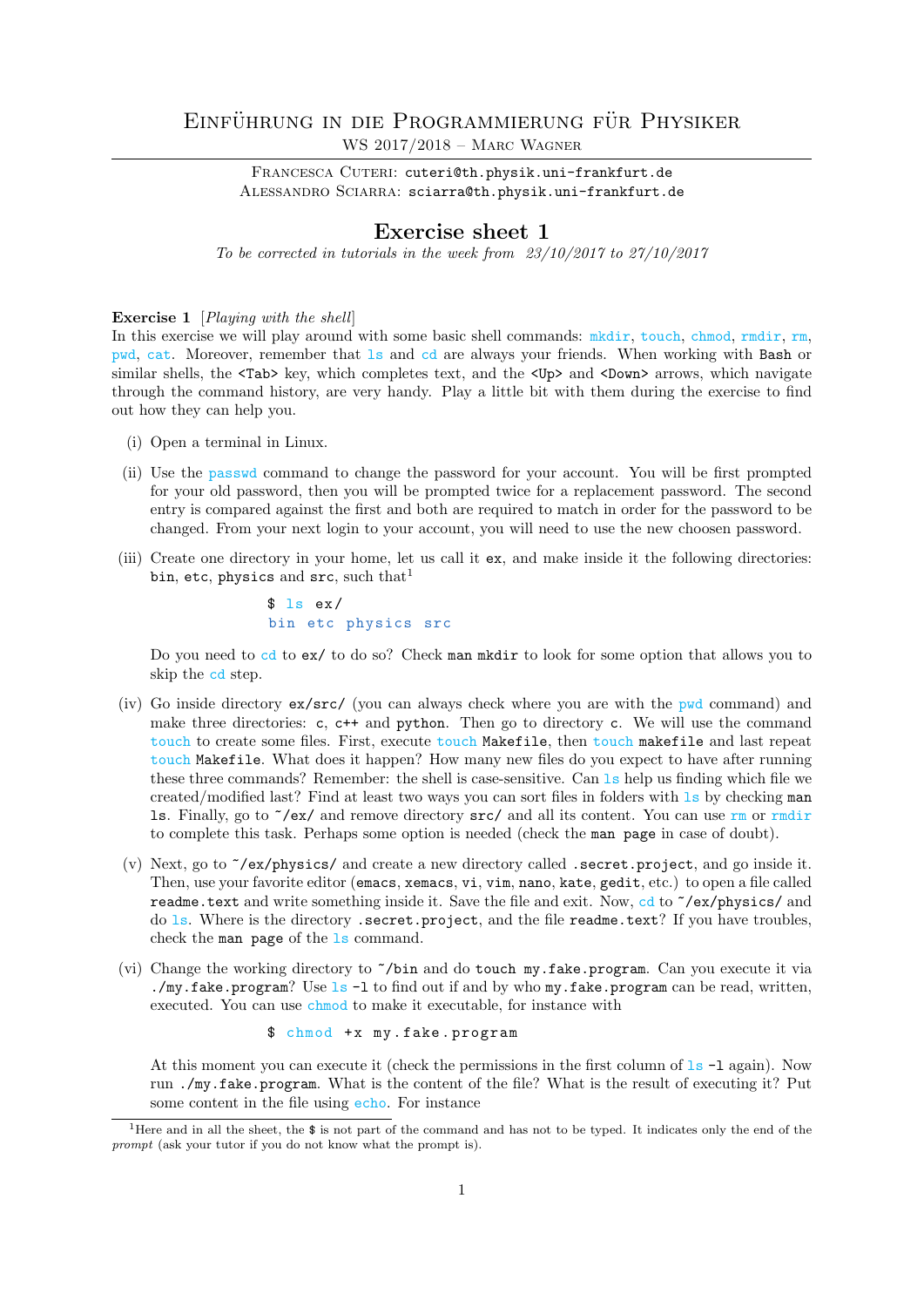\$ echo " Hello world !" > my . fake . program \$ echo " Goodbye ." >> my . fake . program

What is the contents of the file now? Check it with cat. Note the usage of  $\gg$  in the second command above, instead of the symbol > in the first command. What happens if you execute both echo lines with >? What is the content of the file afterwards? Now, put some new content to the file, and execute it

> \$ echo "cal " > my . fake . program \$ echo " date " >> my . fake . program \$ echo "ls" >> my . fake . program \$ ./ my . fake . program

Can you explain the output? Again, feel free to check the man page of any command whenever you need.

### Exercise 2

Gnuplot, as mentioned in the lectures, is a command-based, graphical plotting program for Linux which, in addition to being very handy when one needs a quick and dirty plot, is also extremely customisable, and can, with sufficient practice, be used to generate professional looking plots.

- (i) First, open Gnuplot by typing gnuplot in the terminal. Although a bit minimalistic, Gnuplot comes with extensive documentation through the help command.
- (ii) Start off with typing help plot which will tell you how to use the plotting function. Following the first example of the documentation, you can plot a simple curve by typing

$$
plot sin(x) * x * * 2
$$

Gnuplot has a set of standard functions you can use when plotting, some of which are summarised below:

| exp()  | log()  | $**$   |
|--------|--------|--------|
| sin()  | cos()  | tan()  |
| asin() | acos() | atan() |
| cosh() | sinh() | tanh() |

(a) First try to plot the Gaussian distribution with 0 mean value and unit standard deviation:

$$
\frac{1}{\sqrt{2\pi}}e^{-\frac{1}{2}x^2} \tag{1}
$$

(b) Gnuplot should have been able to plot that quite nicely, but lets tidy it up a little.

- (1) Give the plot labels, such as x at the x-axis and P at the y-axis
- (2) Restrict the plot to only plot the ranges  $x \in [-5, 5]$  and  $y \in [0, \frac{1}{2}]$
- (3) Plot tics along the x-axis at intervals of 1, and along the y-axis at intervals of  $\frac{1}{10}$
- (4) Plot special named tics at the points  $x = -1.96$  and  $x = 1.96$ , and name them "95%"
- (5) Give the plot a title, e.g. "Gaussian distribution  $(\langle x \rangle = 0, \text{ var} = 1)$ "
- (6) Set the sample rate for the function to make the plot smoother

All of the above tasks can be done with Gnuplots set [option] function. You should read the help section (by typing help set [option]) on some of the following options and learn how to use them. You can use the replot function between each call to set to have your changes displayed, instead of re-writing the plot command.

| xlabel | xrange  | xtics |
|--------|---------|-------|
| title  | samples | key   |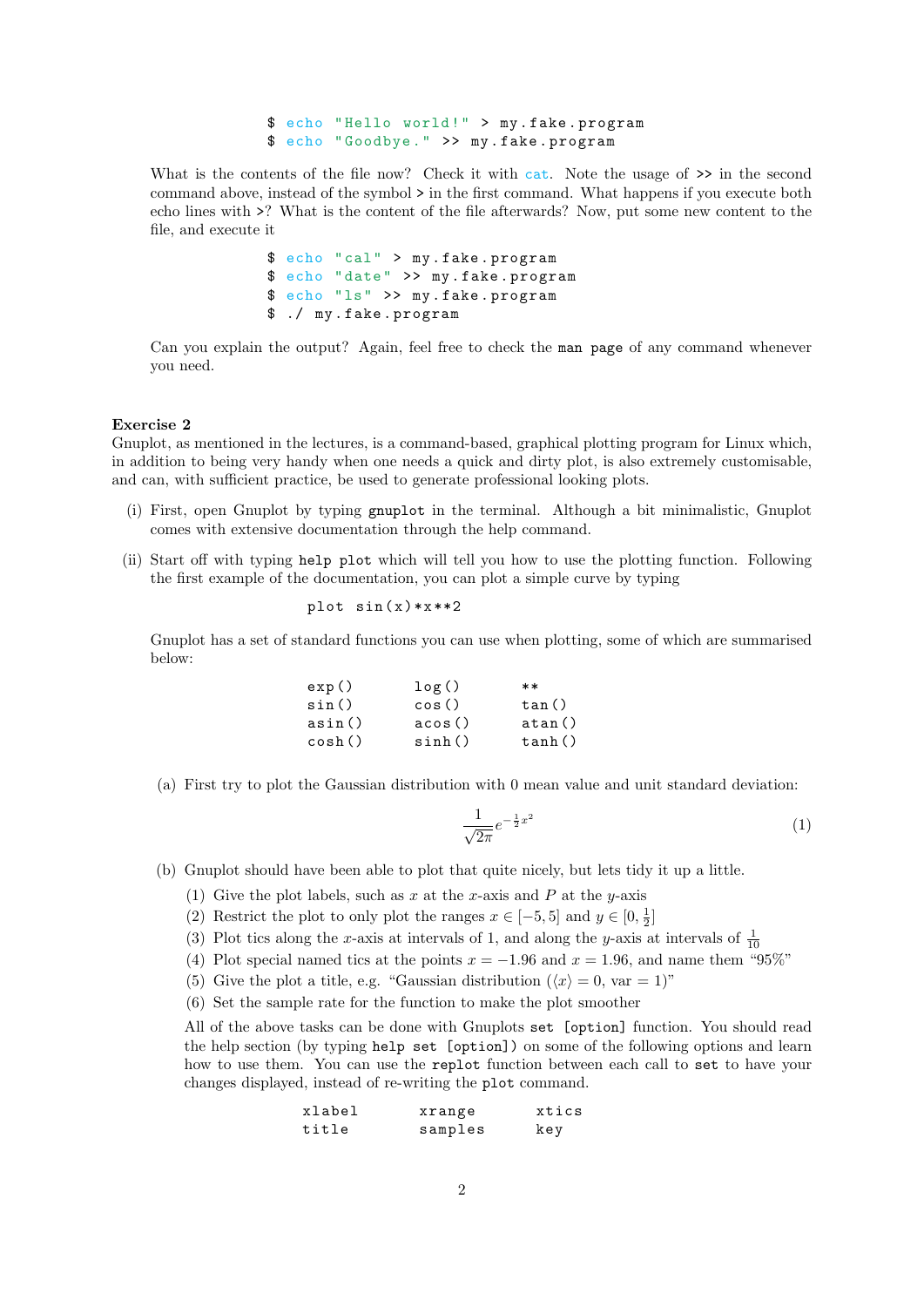(c) Lastly, let us change Gnuplots terminal and output so that we can save the plot we have made as an image file. The terminal setting tells Gnuplot which kind of output it should generate, e.q. gif, png, jpg, pdf, tex and so on (you might have noticed during startup that Gnuplot set the output to wxt, so if you ever need to switch back, you do not need to close and re-open Gnuplot). The output setting tells Gnuplot which file to save to. Read the documentation for the two settings, and save your plot in a filetype of your own choice.

In this exercise we only covered styling the plot borders. Gnuplot offers much more functionality for which you can refer to the web<sup>2</sup>.

- (iii) Close Gnuplot for a while. If you do not know how to do it, check help exit.
- (iv) Now let us try to plot points from, pairs of  $x$  and  $y$  coordinates, with some vertical error bars yerrorbars.
	- (a) First we need to have a file (call it datafile) from which Gnuplot will be able to read our data. It will look like a table having as many rows as points we want to draw and 3 columns. Let us put as first column the x coordinate of our points, the y coordinates of our points will be listed in the second column and the third column will contain our errors on  $y$ . If you like, you can manually edit the file using your bash knowledge (echo-ing and appending row by row) or simply by copying numbers in a text editor of your choice. The file content should look like this

| $-1.0$ | 0.999901 | 0.021686 |
|--------|----------|----------|
| $-0.8$ | 0.410919 | 0.011464 |
| $-0.6$ | 0.128373 | 0.043199 |
| $-0.4$ | 0.022666 | 0.000070 |
| $-0.2$ | 0.001660 | 0.000740 |
| 0.0    | 0.000232 | 0.001102 |
| 0.2    | 0.001863 | 0.003381 |
| 0.4    | 0.018073 | 0.002906 |
| 0.6    | 0.127141 | 0.029107 |
| 0.8    | 0.410828 | 0.016060 |
| 1.0    | 0.996238 | 0.017804 |

(b) You can also download the file data using the command wget which can get some options and expects some url (always check the corresponding man entry). The url you need is https://th.physik.uni-frankfurt.de/~cuteri/data.

# (c) Optional.

Now you have two files (even if you will need one). Are you sure they are the same? You can check it with the diff command.

(d) Open Gnuplot again and let us plot our data using:

plot "data" using 1:2:3 with yerrorbars

Can you understand the argument 1:2:3 of the using specification? You could use it to flip  $x$  and  $y...$ 

- (e) Can you see a trend in those points? Can you guess a function? Try by running replot <function> to check if your guess was right!
- (f) For the most curious.

How do you explain the output of the following command?

plot " data " using 1:( \$2 \*\*0.25) :(0.25\* \$3 \*\*0.25) with yerrorbars replot  $sqrt(x**2)$ 

<sup>&</sup>lt;sup>2</sup>Ask google or have a look to gnuplot.sourceforge.net/demo\_5.1.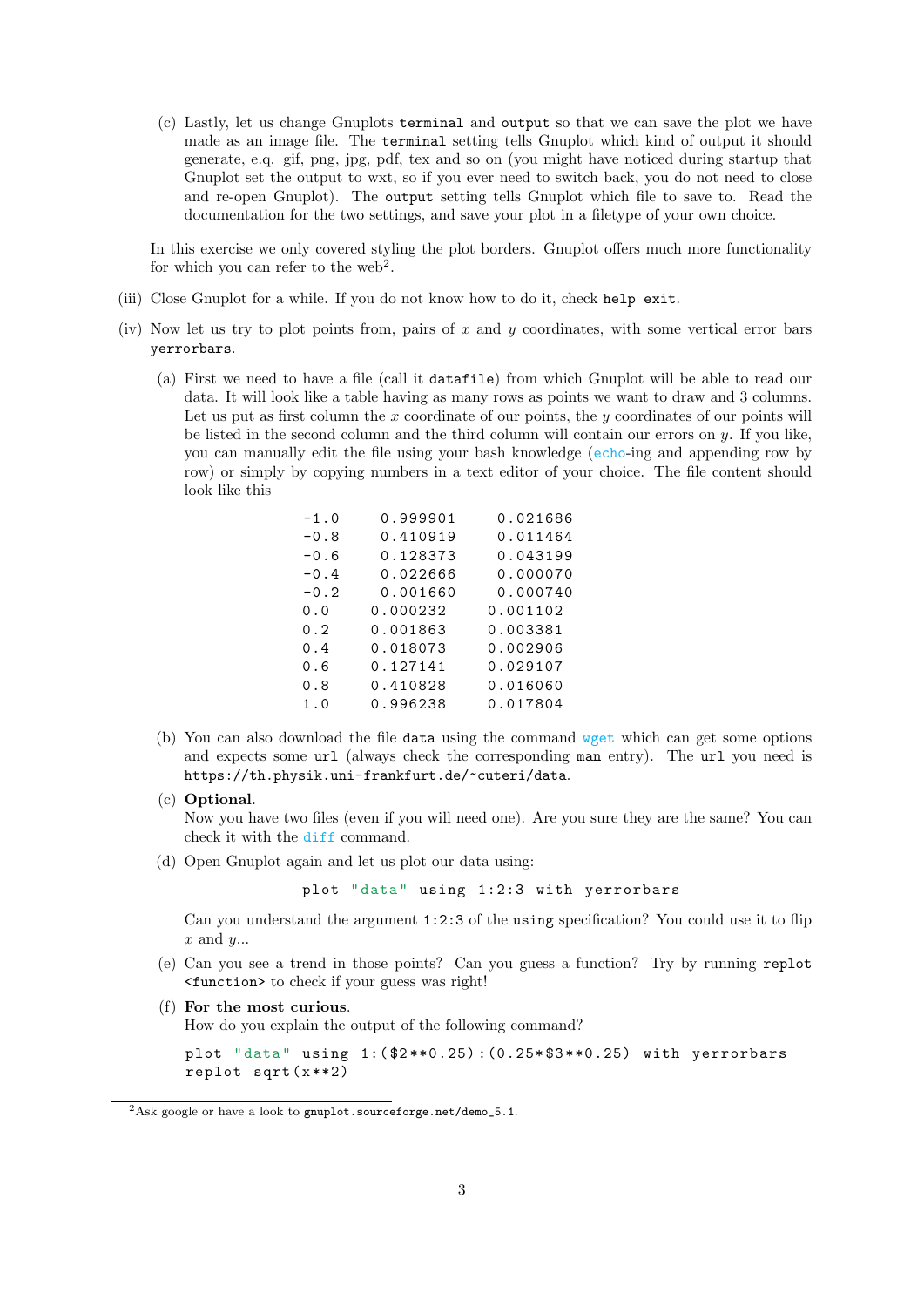## Exercise 3 [Installing GNU/Linux]

Having a GNU/Linux system at hand is probably a very good idea in this course. It is flexible and powerful, and its most fashionable distributions (Fedora, Debian, Ubuntu, Suse...) bring by default many tools for programming. And provide easy access to much more software through their package managers.

This first exercise is a reminder of what was said in the lecture. The simplest GNU/Linux installation is probably done on a clean computer - without any other operating system. But it is usually possible to make GNU/Linux coexisting with other operating systems. Many distributions have online documentation to help you in such a task.

Another option is to use some kind of virtualization software. In that case, you install some program like VirtualBox or Xen (or many others) in your current operating system. The general idea is that those programs simulate computers, therefore you can create a new virtual computer inside the virtualization program and install whatever operating system you like without affecting the installation of the current real operating system.

You are free to choose the method you like more.

#### Exercise 4 [Read my mind]

In this exercise we want to implement a very easy game to challenge the pc. We want the pc pick up a number and we want to guess it until we discover it. Our program, then, should give us a feedback about our answer and wait for a new input, exiting once the correct answer has been given. Let us discover together something more about the shell and the bash language. For each command used in the following, you can use the linux manual to get more information on it (google is also a good friend in this).

(i) If you open a file, write inside some bash code, save and close it, then you can execute with the bash command. Let us do it. Move yourself to a suitable folder, create a new file called readMyMind.bash, and write in it the following code.

> echo "" echo "Which number am I thinking? [0,32767]"

Save and exit, then run it giving the following command.

## bash readMyMind . bash

This will be the beginning of our code.

- (ii) Next element to learn is how to let the computer choose its number. It should be randomly (we do not want to cheat). Try to write echo \$RANDOM on the command line and press return. Do it again. And again. It looks like what we need. Nice!
- (iii) Now we need to store this random number somewhere in our script. It is possible to put it in a variable which we will call answer. And the operation of storing some content in it is done via the = operator, which must not be separated by spaces. Something like

### answer = \$RANDOM

added to your script will do the job (without spaces around the  $=$  sign!).

- (iv) We should also be able to give a number to the program. Or, said differently, we should let our program wait for a number that should be stored then in a variable. This is done via the read command. Writing something like read myAnswer will make the program stop and wait for an input. Once we type something on the keyboard and we press return, what we typed will be stored in the myAnswer variable and the program will continue.
- (v) Since we will hardly win at the first attempt, we need some kind of repetition in our code, a so-called *loop*. Here we will use a **loop**, whose syntax reads

while ...; do ... done